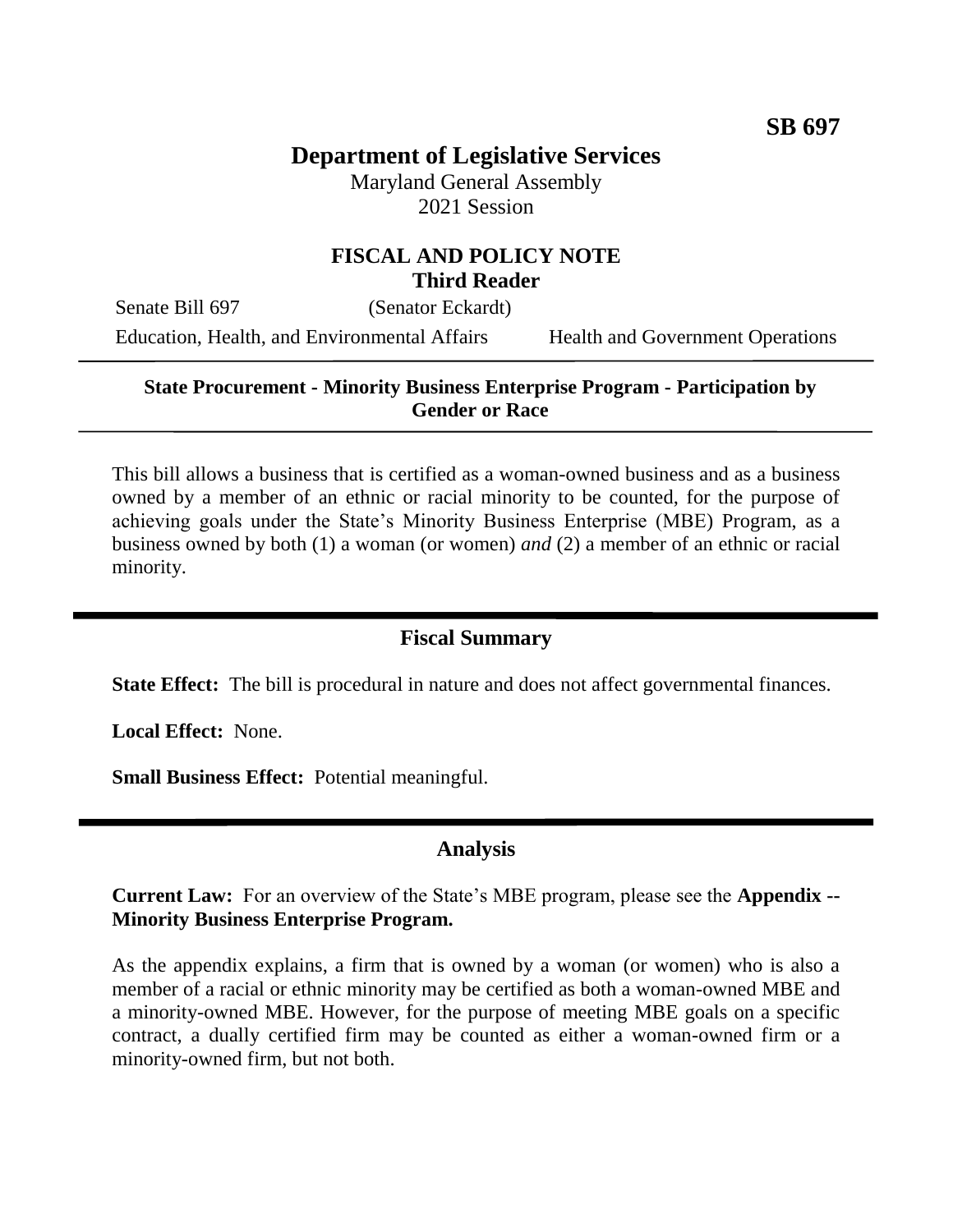**Small Business Effect:** The flexibility that the bill gives to dually certified MBEs may facilitate or expand their participation in State contracting. At the same time, allowing one firm to count as both a woman-owned firm and as a minority-owned firm on a given contract may displace another firm that would have filled one of those roles on a contract.

# **Additional Information**

**Prior Introductions:** None.

**Designated Cross File:** None.

**Information Source(s):** Board of Public Works; Maryland Department of Transportation; Department of Legislative Services

| <b>Fiscal Note History:</b> | First Reader - February 15, 2021 |
|-----------------------------|----------------------------------|
| $rh/l$ jm                   | Third Reader - March 17, 2021    |

Analysis by: Michael C. Rubenstein Direct Inquiries to:

(410) 946-5510 (301) 970-5510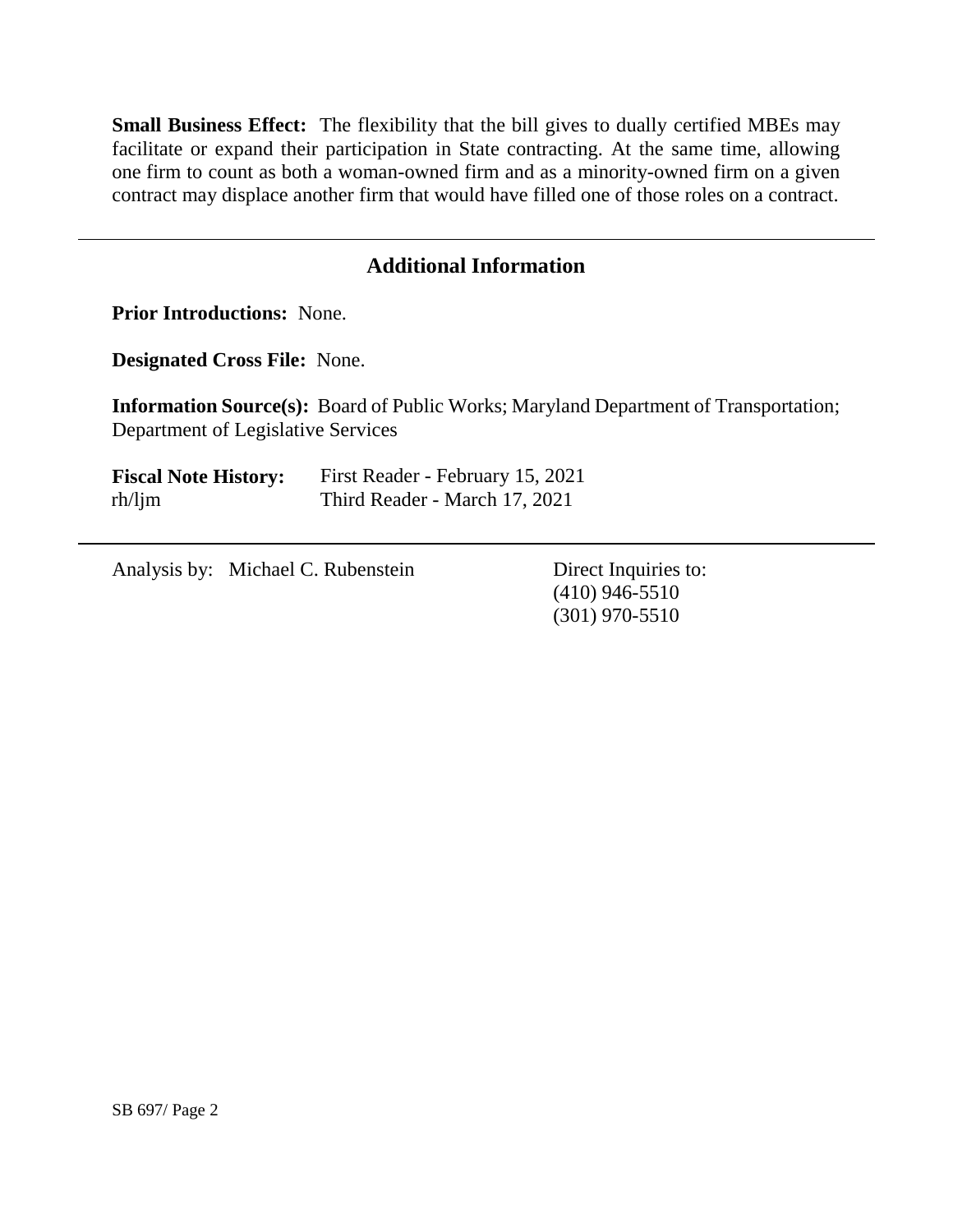# **Appendix – Minority Business Enterprise Program**

The State's Minority Business Enterprise (MBE) program requires that a statewide goal for MBE contract participation be established biennially through the regulatory process under the Administrative Procedure Act. The biennial statewide MBE goal is established by the Special Secretary for the Governor's Office of Small, Minority, and Women Business Affairs (GOSBA), in consultation with the Secretary of Transportation and the Attorney General. In a year in which there is a delay in establishing the overall goal, the previous year's goal applies. The Special Secretary is also required to establish biennial guidelines for State procurement units to consider in deciding whether to establish subgoals for different minority groups recognized in statute. In a year in which there is a delay in issuing the guidelines, the previous year's guidelines apply.

In August 2013, GOSBA announced a new statewide goal of 29% MBE participation that applied to fiscal 2014 and 2015; as no new goal has been established, the 29% goal remains in effect for fiscal 2021. GOSBA issued subgoal guidelines in July 2011 and then updated them effective August 2020, as summarized in **Exhibit 1.** The guidelines state that subgoals may be used only when the overall MBE goal for a contract is greater than or equal to the sum of all recommended subgoals for the appropriate industry, plus two. In June 2014, new regulations took effect allowing MBE prime contractors to count their own work for up to 50% of a contract's MBE goal and up to 100% of any contract subgoal. Previously, certified MBE prime contractors could not count their own participation toward any goal or subgoal on an individual contract, but their participation was counted toward the State's MBE goal.

| Exhibit 1<br><b>Subgoal Guidelines for Minority Business Enterprise Participation</b> |                |     |                                                                                                 |     |     |           |  |  |
|---------------------------------------------------------------------------------------|----------------|-----|-------------------------------------------------------------------------------------------------|-----|-----|-----------|--|--|
|                                                                                       | Architectural/ |     | <b>Information</b><br><b>Construction Engineering Maintenance Technology Services Equipment</b> |     |     | Supplies/ |  |  |
|                                                                                       |                |     |                                                                                                 |     |     |           |  |  |
| African                                                                               |                |     |                                                                                                 |     |     |           |  |  |
| American                                                                              | 8%             | 7%  | 9%                                                                                              | 10% |     | 6%        |  |  |
| Hispanic                                                                              |                |     | 3%                                                                                              |     | 2%  | 2%        |  |  |
| Asian                                                                                 |                |     | 2%                                                                                              |     | 3%  |           |  |  |
| Women                                                                                 | 11%            | 10% |                                                                                                 | 10% | 10% | 8%        |  |  |
| <b>Total</b>                                                                          | 19%            | 17% | 14%                                                                                             | 20% | 15% | 16%       |  |  |
| Total $+2$                                                                            | 21%            | 19% | 16%                                                                                             | 22% | 17% | 18%       |  |  |

# **Exhibit 1**

Source: Governor's Office of Small, Minority, and Women Business Affairs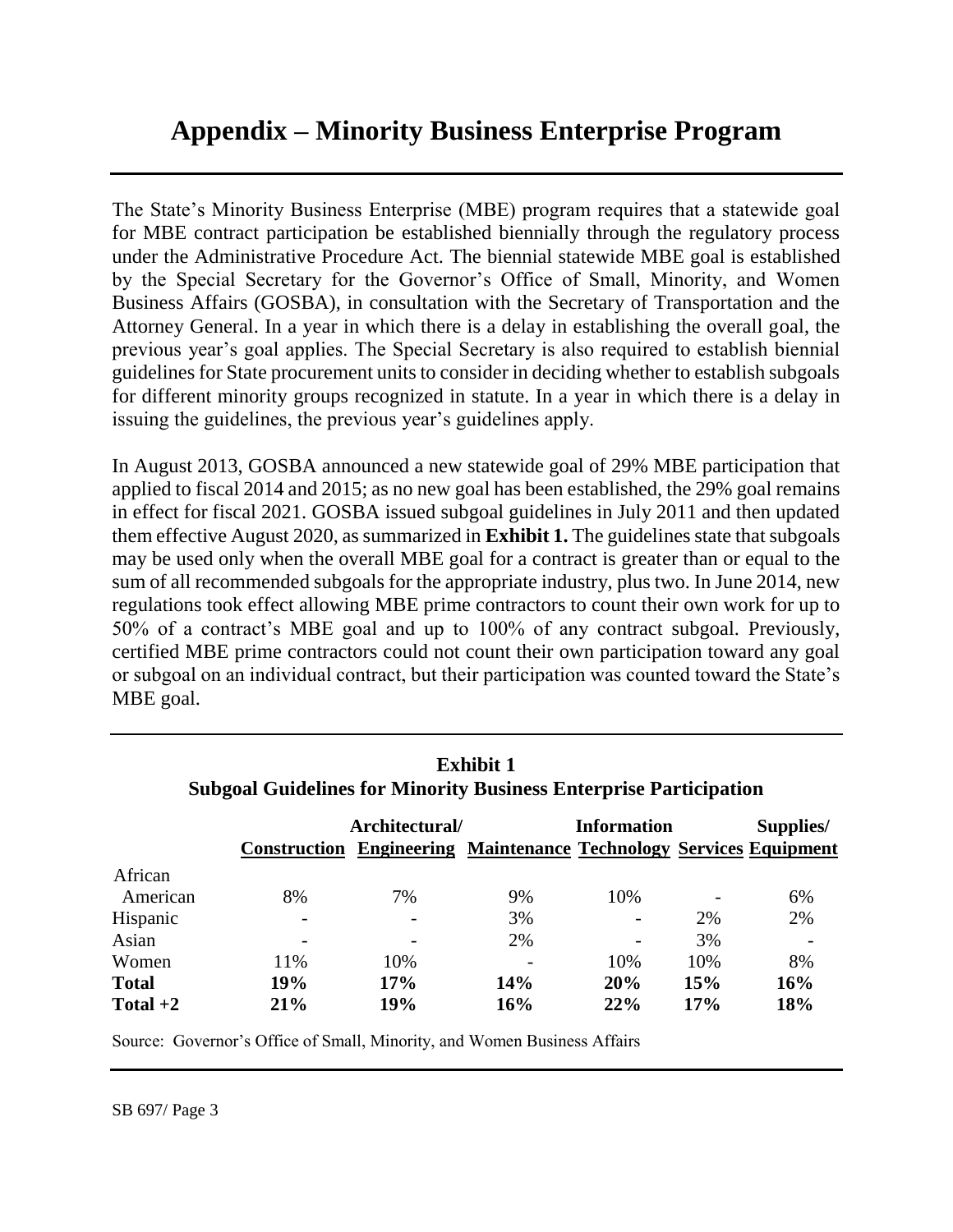There are no penalties for agencies that fail to reach the statewide target. Instead, agencies are required to use race-neutral strategies to encourage greater MBE participation in State procurements.

### *History and Rationale of the Minority Business Enterprise Program*

In 1989, the U.S. Supreme Court held in the *City of Richmond v. J.A. Croson Co.* that state or local MBE programs using race-based classifications are subject to strict scrutiny under the equal protection clause of the Fourteenth Amendment to the U.S. Constitution. In addition, the ruling held that an MBE program must demonstrate clear evidence that the program is narrowly tailored to address actual disparities in the marketplace for the jurisdiction that operates the program. As a result, prior to each reauthorization of the State's MBE program, the State conducts a disparity study to determine whether there is continued evidence that MBEs are underutilized in State contracting.

The most recent disparity study was completed in 2017 and serves as the basis for the most recent reauthorization of the MBE program. It found continued and ongoing disparities in the overall annual wages, business earnings, and rates of business formation between nonminority males and minorities and women in Maryland. For instance, average annual wages for African Americans (both men and women) were 37% lower than for comparable nonminority males; average annual wages for nonminority women were 33% lower than for comparable nonminority males. It also found continued disparities in the use of MBEs by the State compared to their availability in the marketplace to perform work in designated categories of work. For instance, African American-owned construction businesses were paid 5.1% of State construction contract dollars, but they made up 10.3% of the construction sector in the relevant State marketplace. Nonminority women-owned construction businesses were paid 7.5% of State construction contract dollars but made up 13.7% of the construction sector. According to the analysis, these differences were large and statistically significant.

The MBE program is scheduled to terminate July 1, 2022; it has been reauthorized eight times since 1990, the latest by Chapter 340 of 2017. **Exhibit 2** provides MBE participation rates for major Executive Branch agencies based on contract awards made during fiscal 2019, the most recent year for which data is available.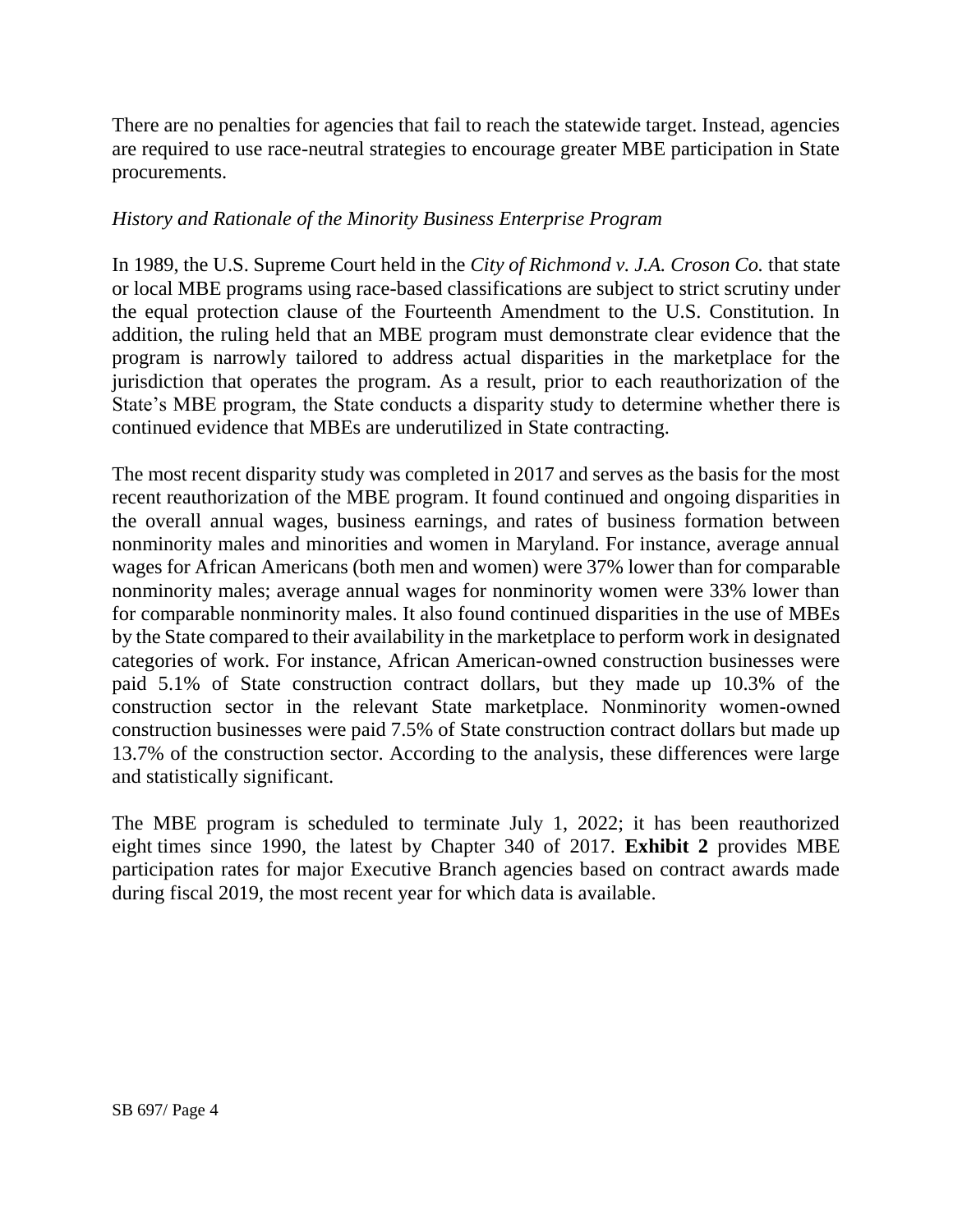| <b>Exhibit 2</b>                                                   |
|--------------------------------------------------------------------|
| <b>Minority Business Enterprise Participation Rates, by Agency</b> |
| <b>Fiscal 2019</b>                                                 |

| <b>Cabinet Agency</b>                          | % Participation |  |  |
|------------------------------------------------|-----------------|--|--|
| Aging                                          | 1.4%            |  |  |
| Agriculture                                    | 4.9%            |  |  |
| <b>Budget and Management</b>                   | 7.4%            |  |  |
| Commerce                                       | 1.2%            |  |  |
| Education                                      | 6.0%            |  |  |
| Environment                                    | 28.6%           |  |  |
| <b>Executive Department</b>                    | 1.8%            |  |  |
| <b>General Services</b>                        | 15.0%           |  |  |
| Health                                         | 14.6%           |  |  |
| <b>Higher Education Commission</b>             | 3.0%            |  |  |
| Housing and Community Development              | 38.4%           |  |  |
| <b>Human Services</b>                          | 14.7%           |  |  |
| <b>Information Technology</b>                  | 15.4%           |  |  |
| Juvenile Services                              | 19.5%           |  |  |
| Labor                                          | 26.1            |  |  |
| Military                                       | 7.0%            |  |  |
| <b>Natural Resources</b>                       | NA <sup>1</sup> |  |  |
| Planning                                       | 4.6%            |  |  |
| <b>State Police</b>                            | 15.0%           |  |  |
| <b>Public Safety and Correctional Services</b> | 17.5%           |  |  |
| Transportation - Aviation Administration       | 27.2%           |  |  |
| Transportation – Motor Vehicle Administration  | 16.0%           |  |  |
| Transportation – Office of the Secretary       | 18.5%           |  |  |
| Transportation - Port Administration           | 18.5%           |  |  |
| Transportation - State Highway Administration  | 20.3%           |  |  |
| Transportation - Transit Administration        | 15.1%           |  |  |
| Transportation - Transportation Authority      | 11.6%           |  |  |
| <b>Statewide Total<sup>2</sup></b>             | 17.9%           |  |  |

<sup>1</sup> Data not provided.<br><sup>2</sup> Includes the University System of Maryland, Morgan State University, St. Mary's College of Maryland, and non-Cabinet agencies.

Source: Governor's Office of Small, Minority, and Women Business Affairs